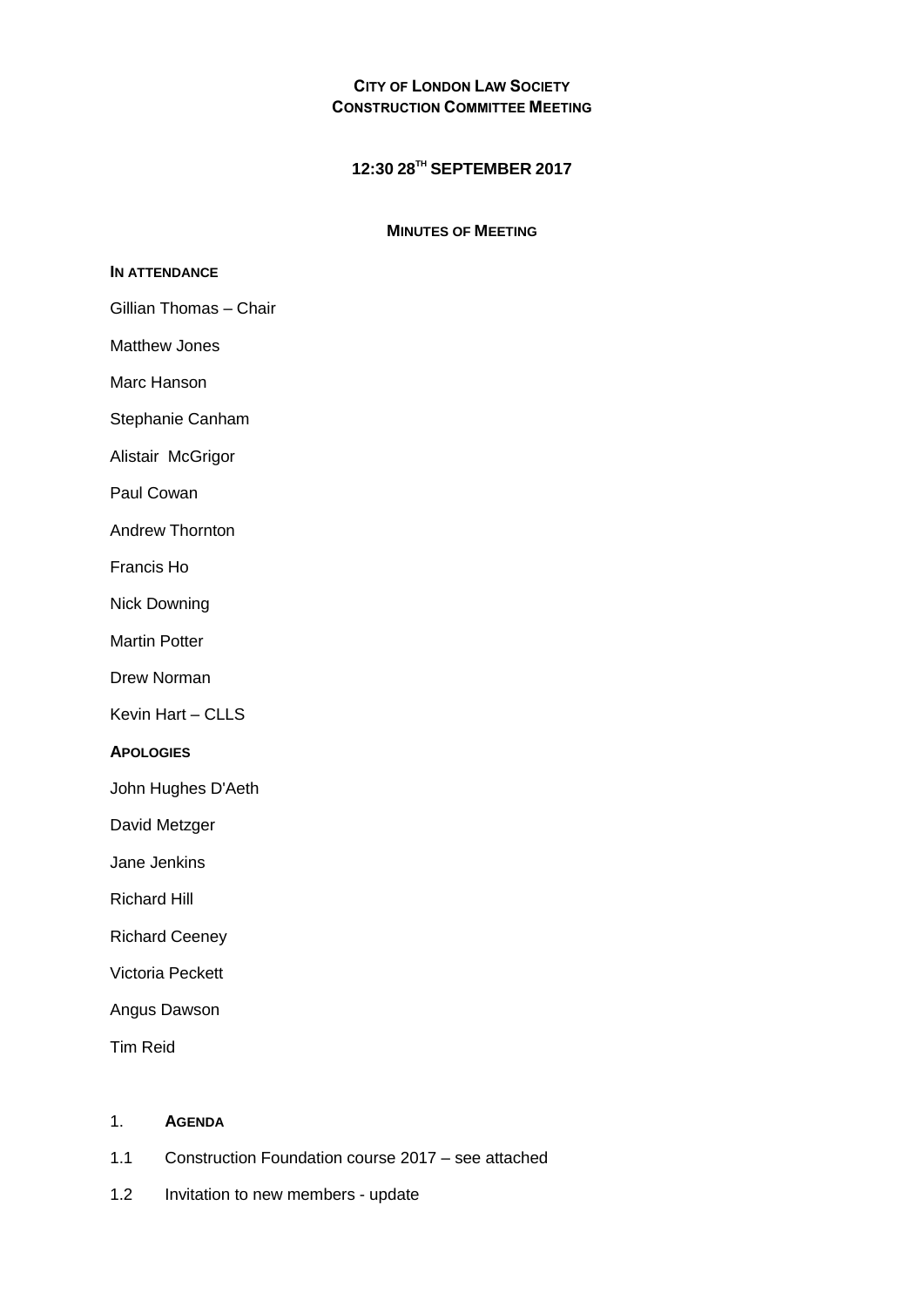# 1.3 Election of new chair - update

# 1.4 Any other business

# 2. **CONSTRUCTION FOUNDATION COURSE**

GT confirmed that speakers had now confirmed acceptance and venues were arranged. Details of the talks are to be put on the CLLS website, in the form attached to these minutes.

GT asked that speakers send slides to her so she could distribute to the venue hosts. GT also asked that committee members advertise the talks to their colleagues and pass names of attendees to GT.

# 3. **INVITATION FOR NEW MEMBERS FOR THE COMMITTEE**

GT said she had received three applications from Julia Court of Addleshaws, Rob Horne of Simmons & Simmons and Fiona Edmonds of Charles Russell Speechly. It was agreed that all three would be asked to join.

# 4. **ELECTION OF NEW CHAIR**

GT had confirmed at the last meeting that she would be stepping down as Chair of the committee. GT reported that she had received one expression of interest in the Chair position from John Hughes D'Aeth. In the absence of other candidates the committee took a vote approving John's appointment.

John's appointment is subject to CLLS board approval. The board would next meet in November. Pending that approval, GT will remain as Chair.

As the vice chair position was held by John, expressions of interest in that position were requested. Matthew Jones confirmed that he would be happy to take on that role. Election of vice chair will be table for the committee's next meeting.

#### 5. **ANY OTHER BUSINESS**

AT updated us on effects of the Grenfell tragedy on the insurance market.

GT brought The Business Contracts (Assignment of Receivables) Regulations 2017 to the attention of the Committee. These have been laid before parliament for approval. GT reported that she understood the CLLS Banking Committee to be raising concerns on the wording of the Regulations.

GT is to follow up on updates to the Letter of Intent and Novation Standard Forms. GT to follow up with JHD regarding the Escrow Agreement.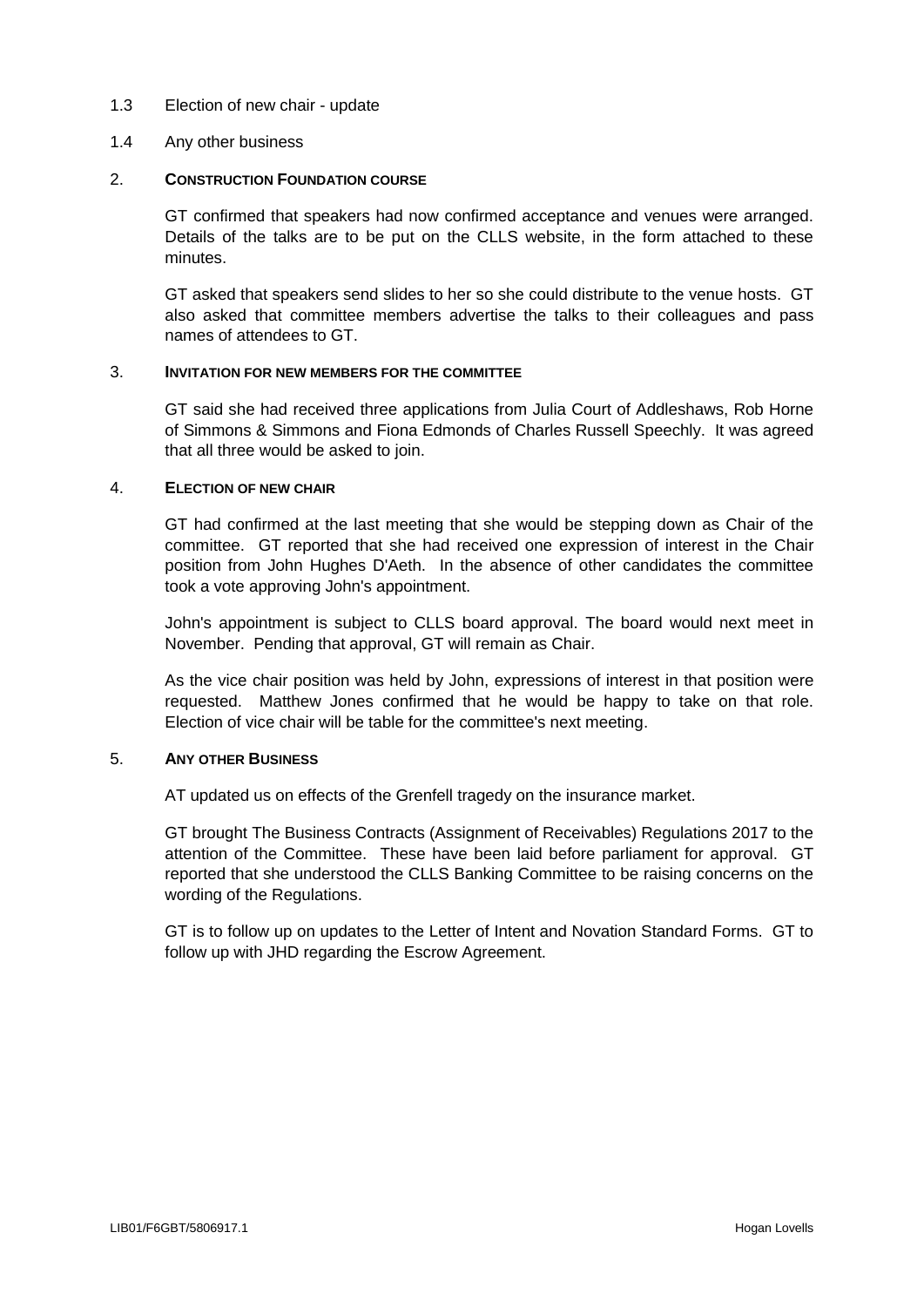# **NOTE TO APPEAR ON WEBSITE REGARDING FOUNDATION TRAINING**

The construction committee will be running three foundation level training sessions in November – details are on the attached programme. The training is intended for newly qualified solicitors in construction and trainee solicitors doing a construction seat. However, it may also be of interest to specialists in other areas that come across construction documentation and issues in the course of their work, for example real estate, insurance and banking lawyers. If you have colleagues that would like to attend, please email Gillian Thomas at Hogan Lovells to register [\(Gillian.thomas@hoganlovells.com\)](mailto:Gillian.thomas@hoganlovells.com).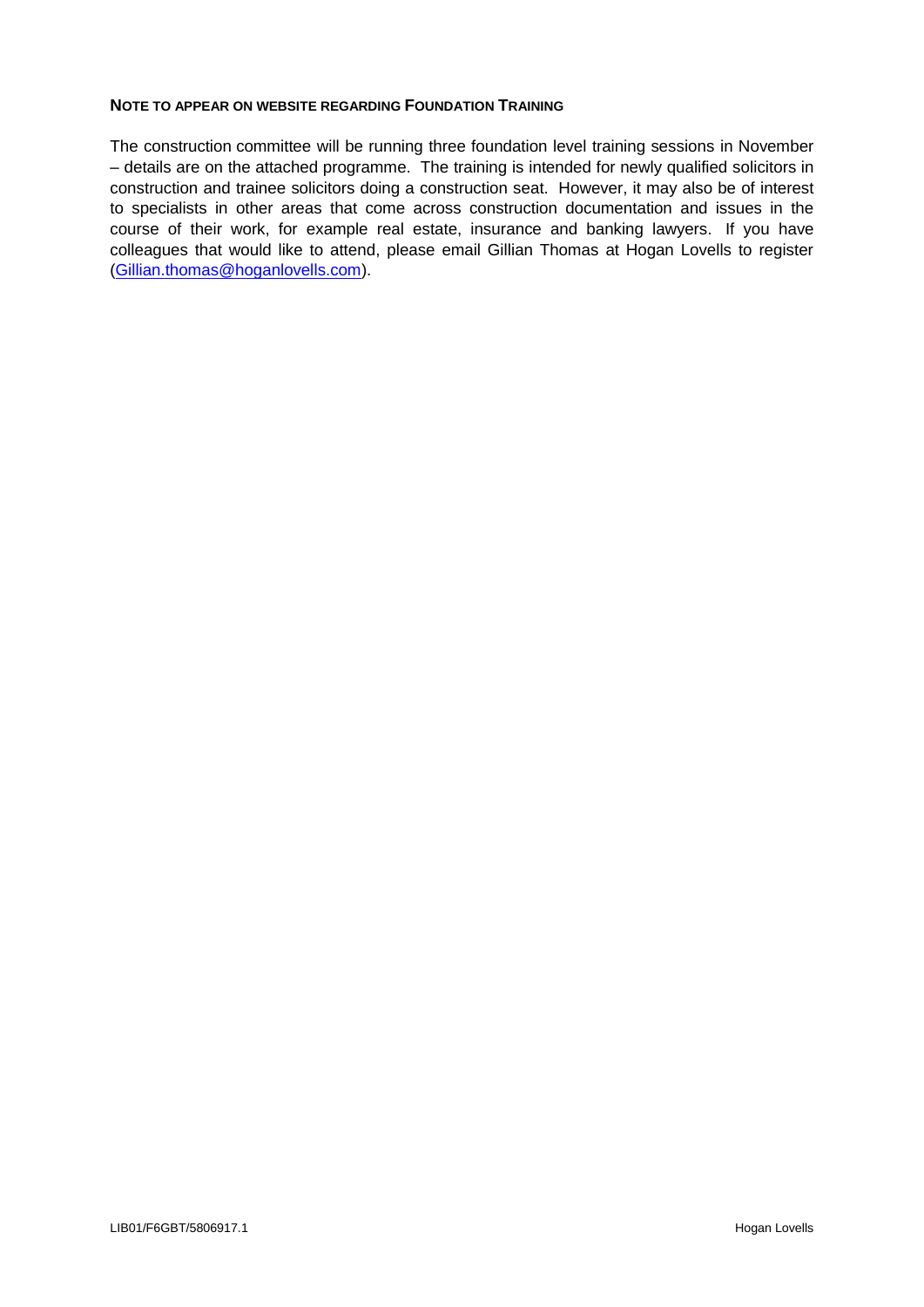# **CITY OF LONDON LAW SOCIETY**

# **CONSTRUCTION COMMITTEE**

# **FOUNDATION LEVEL TRAINING 2017**

Session One: Construction Procurement Venue: Berwin Leighton Paisner Adelaide House, London Bridge, London, EC4R 9HA Date: Friday 3/11/17

| <b>Topic</b>                                | <b>Speakers</b>                                                                | <b>Time</b>     | Programme                                                                                                                                                                                                                                                                                            |
|---------------------------------------------|--------------------------------------------------------------------------------|-----------------|------------------------------------------------------------------------------------------------------------------------------------------------------------------------------------------------------------------------------------------------------------------------------------------------------|
| <b>REGISTRATION/</b><br><b>INTRODUCTION</b> |                                                                                | $9.00 - 9.10$   |                                                                                                                                                                                                                                                                                                      |
| Procurement<br><b>Route Options</b>         | Marc Hanson<br>(Berwin Leighton Paisner)<br>[Another]                          | $9.10 - 10.10$  | <b>Explanation of</b><br>$\bullet$<br>various procurement<br>routes including<br>traditional, design<br>and build,<br>management forms<br>and two stage<br>contracting.<br>Availability of<br>$\bullet$<br>standard forms<br>Letters of Intent -<br>$\bullet$<br>uses and abuses -<br>the CLLS form. |
| Consultancy<br>Appointments                 | <b>Alistair McGrigor (CMS</b><br>Nabarro)<br>Gillian Thomas (Hogan<br>Lovells) | $10.10 - 11.10$ | Key provisions of<br>$\bullet$<br>consultancy<br>appointments<br>Standard forms<br>$\bullet$                                                                                                                                                                                                         |
| <b>COFFEE BREAK</b>                         |                                                                                | $11.10 - 11.30$ |                                                                                                                                                                                                                                                                                                      |
| Warranties and<br><b>Third Party Rights</b> | John Hughes D'Aeth<br>(Berwin Leighton Paisner)                                | $11.30 - 12.15$ | Key provisions and<br>standard forms                                                                                                                                                                                                                                                                 |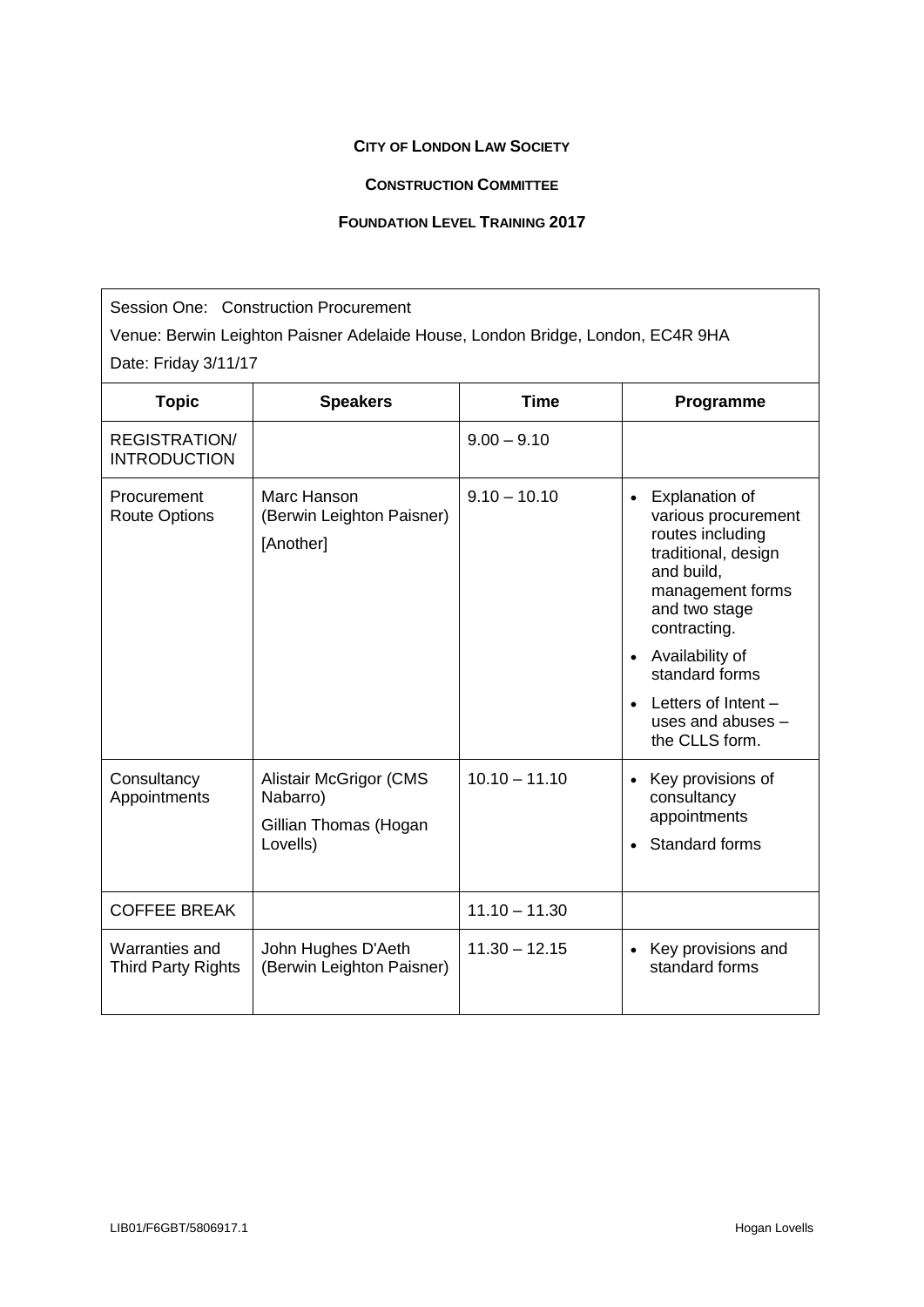Session Two: Construction contracts legislation and construction issues

Venue: Penningtons, 125 Wood St, London EC2V 7AW

Date: Friday 10/11/17

| <b>Topic</b>                                       | <b>Speakers</b>                                                            | <b>Time</b>     | Programme                                                                                                                                                                                       |
|----------------------------------------------------|----------------------------------------------------------------------------|-----------------|-------------------------------------------------------------------------------------------------------------------------------------------------------------------------------------------------|
| <b>REGISTRATION/</b><br><b>INTRODUCTION</b>        |                                                                            | $9.00 - 9.10$   |                                                                                                                                                                                                 |
| Construction<br>Contracts<br>legislation<br>Part 1 | Victoria Peckett<br>(CMS Nabarro)                                          | $9.10 - 10.10$  | Explanation of what<br>$\bullet$<br>contracts are covered<br>by the legislation and<br>what is excluded.<br><b>Explanation of the</b><br>statutory<br>requirements relating<br>to payment terms |
| Construction<br>Contracts<br>legislation<br>Part 2 | Francis Ho<br>(Penningtons)                                                | $10.10 - 11.10$ | Adjudication<br>$\bullet$                                                                                                                                                                       |
| <b>COFFEE BREAK</b>                                |                                                                            | $11.10 - 11.30$ |                                                                                                                                                                                                 |
| Delay and Defects                                  | <b>Robert Horne</b><br>(Simmons & Simmons)<br>Paul Cowan<br>(4 New Square) | $11.30 - 12.15$ | Meaning of<br>practical/substantial<br>completion<br>Liquidated damages<br>Extensions of time<br>Termination<br>Remedies for latent<br>and patent defects                                       |